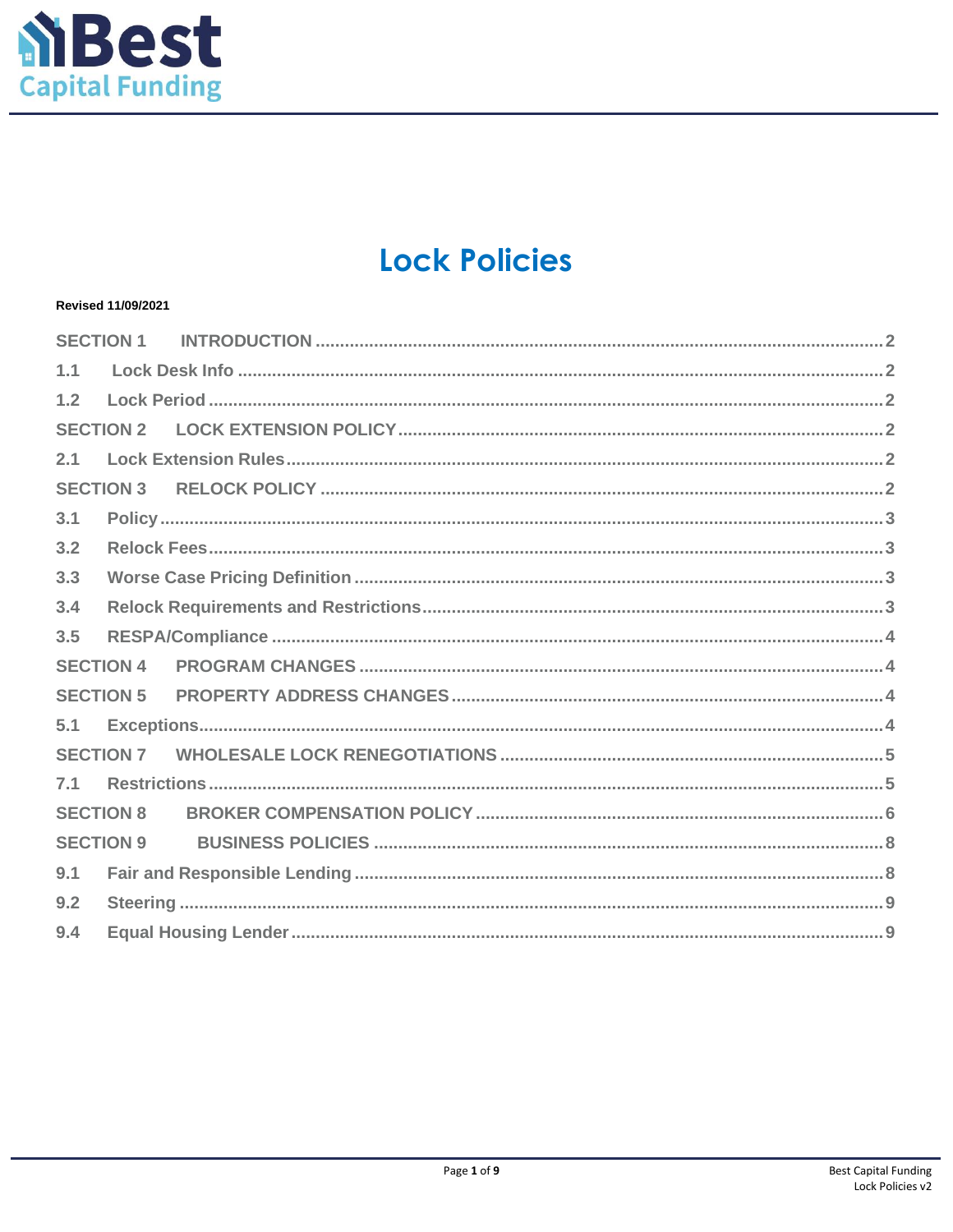

#### <span id="page-1-0"></span>**Section 1 Introduction**

## **1.1 Lock Desk Info**

**Phone:** (800) 429-7283

**Lock Desk Business Hours:** Online locks through Lending QB are accepted between 7:00 am and 4:00 pm, Pacific. Lock Desk email support is available between the hours of 8:30 am to 4:45 pm Pacific.

<span id="page-1-1"></span>**1.2 Lock Period**

A lock period begins the day after the loan is locked.

Example: A 10 day lock is taken on June 1st and will expire on June 11th.

#### **Lock Expiration Date**

Best Capital Funding's lock expiration policy is that a lock will expire between Monday and Saturday. A lock expiration that would naturally fall on a Sunday or a federal holiday will be rolled to the next business day.

#### **Section 2 Lock Extension Policy**

**Lock Extension Fees**

| <b>Number of Days</b>                        | <b>Extension Fee</b> |
|----------------------------------------------|----------------------|
|                                              | 0.125                |
| 10                                           | 0.250                |
| 15                                           | 0.375                |
| 60-Day rate lock, maximum extension (5 days) | 0.125                |

#### <span id="page-1-2"></span>**2.1 Lock Extension Rules**

- A lock extension must be requested on or before the rate lock is set to expire.
- The maximum allowed extension days on a single lock of 45-days or less is 15. Once 15 days in extensions have been reached, the lock is subject to worst case pricing/relock.
- The maximum allowed extension days on a single lock of 60-days is 5. Once 5 days in extensions have been reached, the lock is subject to worst case pricing/relock.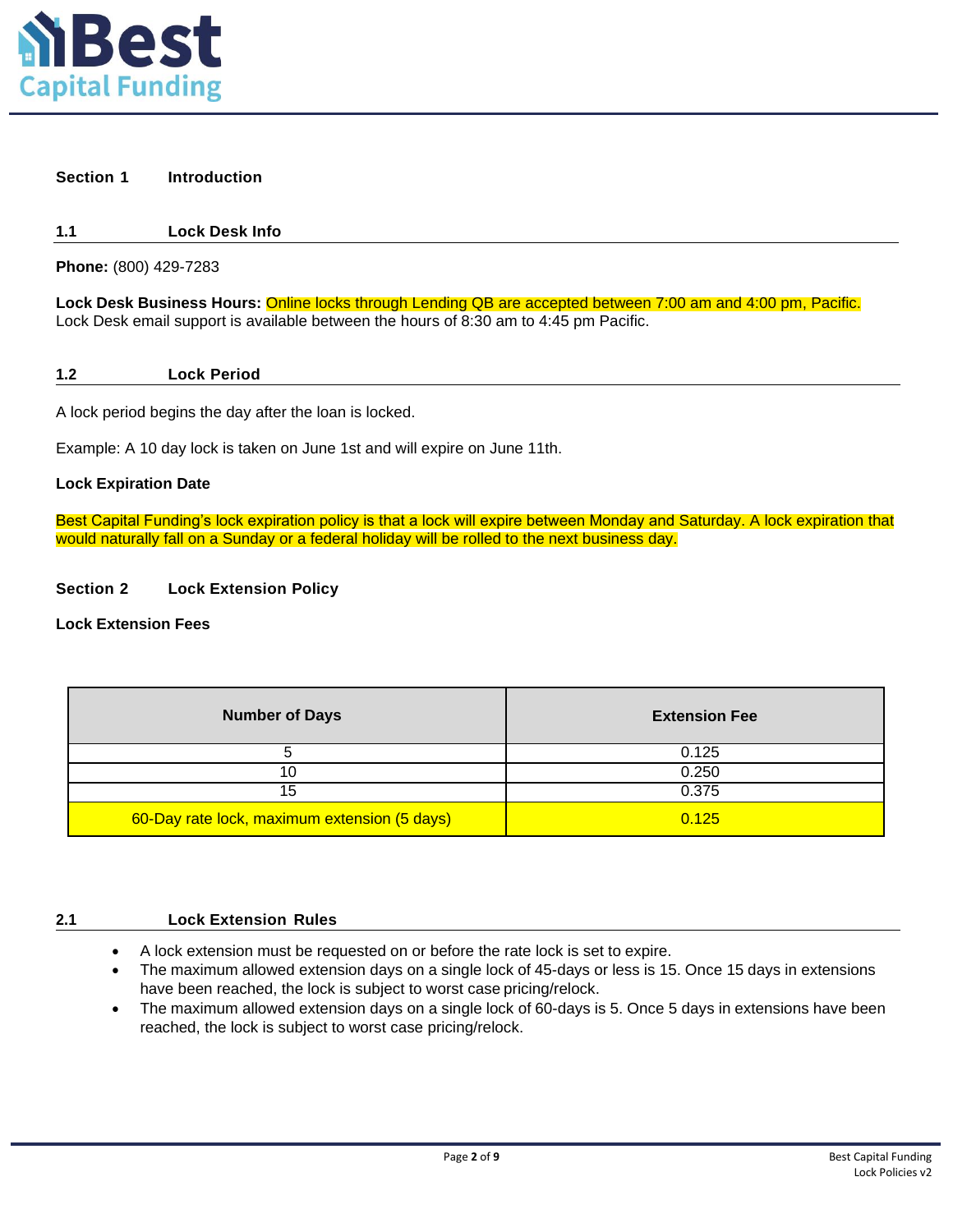

## <span id="page-2-0"></span>**Section 3 Relock Policy**

An inactive lock is an expired lock and includes loans that were locked and later canceled or denied.

Loans with expired locks will be considered for relocks at the worse case pricing and are subject to a relock fee.

| 3.1 | <b>Relock Policy</b><br>. |
|-----|---------------------------|
|-----|---------------------------|

All relock requests within 30 days after the initial lock expiration date will be relocked at the worse case pricing and will be charged a relock fee as described below.

Worse case pricing will compare the base pricing net of all loan level adjustments from the initial lock to the pricing in effect at the time of the relock request. See definition below for additional information.

#### <span id="page-2-1"></span>**3.2 Relock Fees**

• 30 day relock: Worse case pricing and a .25 relock fee.

## <span id="page-2-2"></span>**3.3 Worse Case Pricing Definition**

Worse case pricing will compare the original price including prior extension fees to the current market price for the same term. Any prior lock extension fees and/or branch pricing specials will be reapplied once worse case pricing is determined. The relock fees will be applied once worse case pricing is determined.

Example: Loan was locked for 30 days and lock expires, compare original 30 day price (including any applicable extension fees) to the current market price at the same rate for 30 days.

When it is determined that the current market price is worse case, prior extension fees may be removed and loan can be locked at current market price without the prior extension fee.

#### <span id="page-2-3"></span>**3.4 Relock Requirements and Restrictions**

Relock fees are cumulative. If a loan has been relocked once and requires another relock, an additional relock fee will apply.

Requests for relocks will only be considered for loans that are approved by underwriting.

If a loan has been relocked once and requires a second relock, to qualify for a second relock, the file must be ready for docs and all prior to doc conditions must be signed off.

If price adjustments and/or underwriting guidelines have occurred since the initial lock, the loan will be subject to worse case price adjustments as well as subject to current underwriting guidelines.

Loans may be relocked at the current market pricing when at least 30 days have passed from the current lock expiration date. This will be considered a new lock and is not subject to relock fees and/or requirements.

Relock requests will only be taken by phone and email.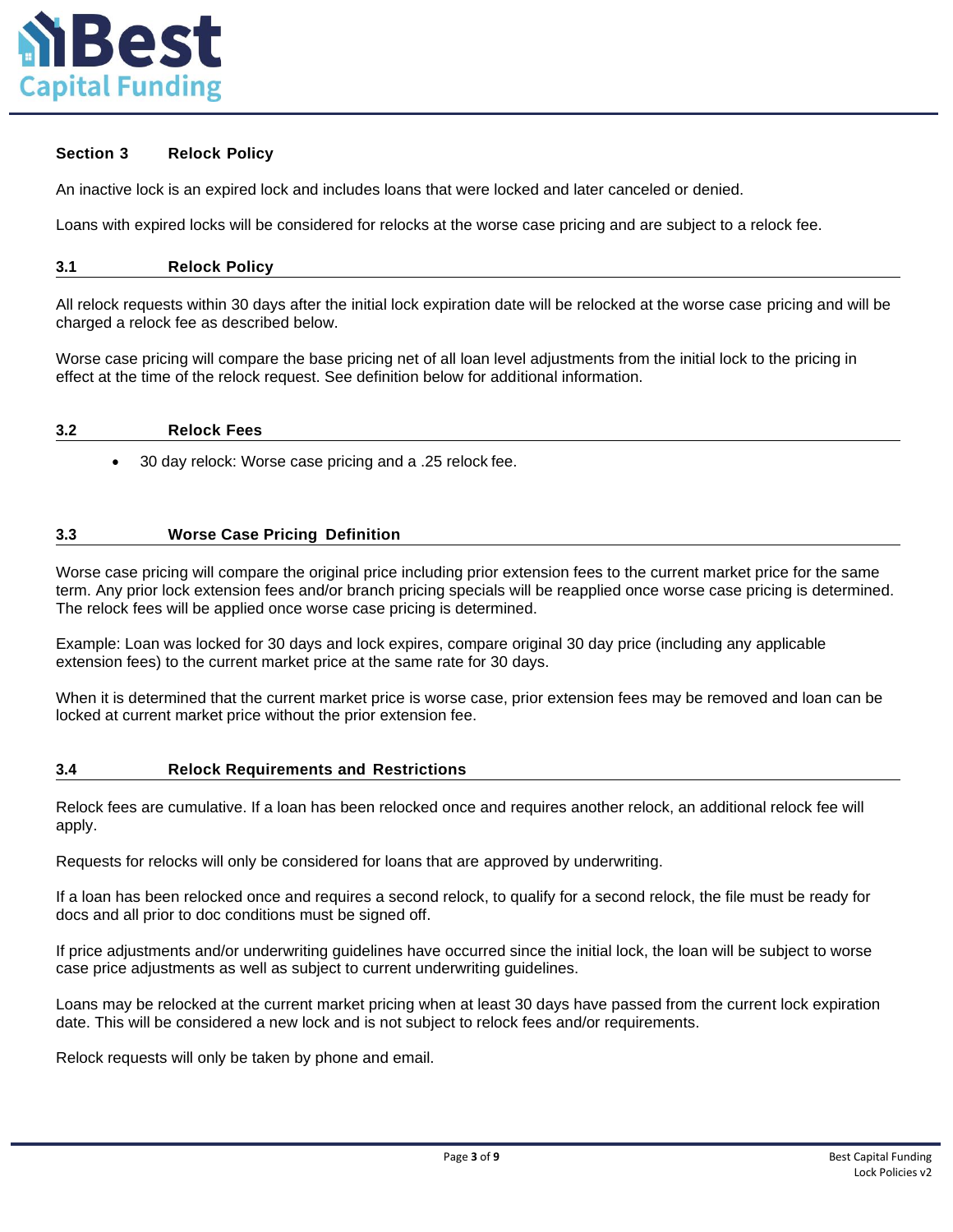

If the rate the loan was initially locked at is not available at the time of relock, the worse case pricing is calculated by comparing the pricing of a new available rate.

Loans that have been relocked are not eligible for a lock extension, unless the loan is in a clear-to-close status. If the loan is not in a clear to close status, the file must be relocked again, subject to worse case pricing and an additional relock fee.

## <span id="page-3-0"></span>**3.5 RESPA/Compliance**

All relocks require the date of the relock request to be used as the new Lock Date.

## <span id="page-3-1"></span>**Section 4 Program Changes**

When requesting a program change on a locked loan, the broker may be subject to worse case pricing.

**Scenario 1:** The original lock date is worse case.

• \* Loan is subject to the pricing from the original lock date and the original lock expiration date will apply.

**Scenario 2:** The current pricing is worse case.

program change. If the original lock was for 30 days, the new lock will be for 30 days. • \* The loan is subject to the current day's pricing. The lock expiration date will be based on the date of the

terms may apply. The Best Capital Funding Lock Desk will determine if the program change is to a 'like product.' **Exception:** If the broker is changing to a 'like product' (Agency to Agency with similar or same terms) the original lock

## **Examples of like products (similar products and terms):**

Program Change from Agency 30yr to Agency 15yr Program Change from FHA 30yr to FHA 15yr Program Change from Agency 30yr to Agency 25yr

## **Examples of non-like products (different products and/or terms):**

Program Change from FHA 30yr to Agency 30yr

## <span id="page-3-2"></span>**Section 5 Property Address Changes**

current market. request for an address changed. The original lock will be cancelled and a new loan will be created for the new lock at **market price**. This situation will be treated like a brand new lock with a new lock expiration date based on the date of the When it is requested that a full property address is changed on a locked loan, the loan will be relocked using the **current**

## <span id="page-3-3"></span>**5.1 Exceptions**

If a property address change is not significant, (see examples below), the original lock terms will be honored.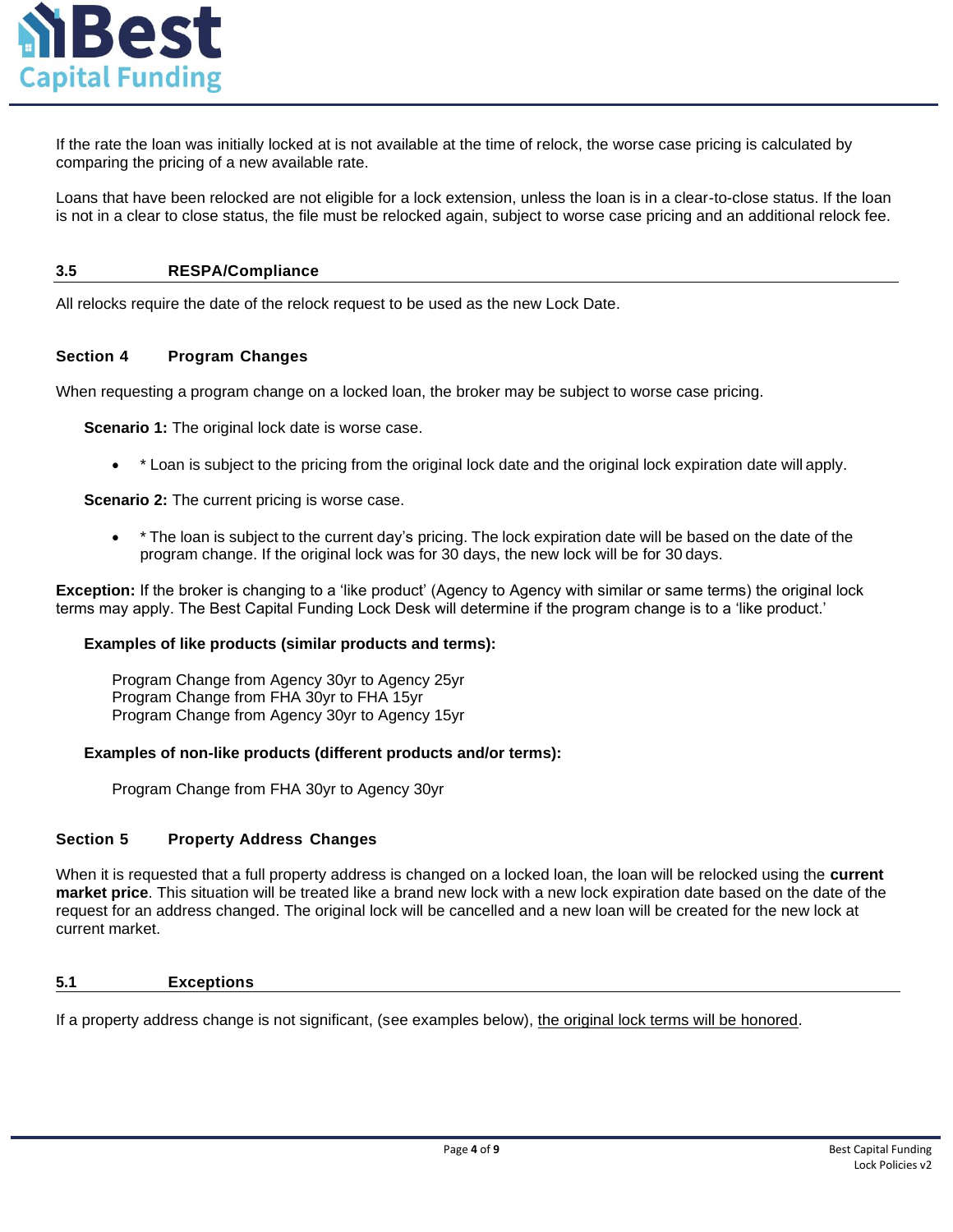

The following address changes are examples of when the original lock term is allowed:

- Address changes from 123 Street to 123 Ave.
- Transposed numbers Address changes from 4592 to 4529.
- The property's zip code changes.
- The property's city changes.

**Note:** If a copy of the purchase contract is provided with the changed address and is signed by the borrower(s) prior to the lock date, the original lock terms will be honored.

## <span id="page-4-0"></span>**Section 7 Wholesale Lock Renegotiations**

Best Capital Funding offers a float-down renegotiation policy to assist customers in managing lock fallout during volatile interest rate environments.

ELIGIBILITY INFORMATION All eligible loans in valid lock status can float-down under the following terms:

- Loans status must be either Approved with Conditions or Final Approval status.
	- o Approved with Conditions new interest rate must be lowered at least .250% comparedto original rate lock.
	- o Final Approval new interest rate must be lowered at least .125% compared to original ratelock.

• New price is calculated as current 30-day price less 0.500, capped at lesser of original or current lock price(price may not be increased to float down from).

- New lock expiration date will be set to 30 days from float-down.
- Loan program changes are ineligible without prior Lock Desk review and approval.
- Extending a lock after Float-Down is based on current published lock extension guidelines.
- Loans will be limited to one float-down, no subsequent float-downs permitted.
- <span id="page-4-1"></span>• Re-locks of loans with a previous float-down are subject to worse case pricing.

## **7.1 Restrictions**

- A one time lock renegotiation is permitted for each loan.
- A one time extension is allowed on the renegotiated lock terms as long as no previous extensions were offered. The standard extension fees apply.
- Any existing extensions will be carried over to the renegotiated price.
- Jumbo loans are not eligible for lock renegotiations.

## **Section 8 Broker Compensation Policy**

## **Compensation**

**The compensation policies in this Section related to caps, compensation plans, and restrictions to one compensation method are applicable to consumer purpose loans (loans for personal, family or household purposes). These policies do not apply to business purpose loans (loans to acquire, improve or maintain investment properties).**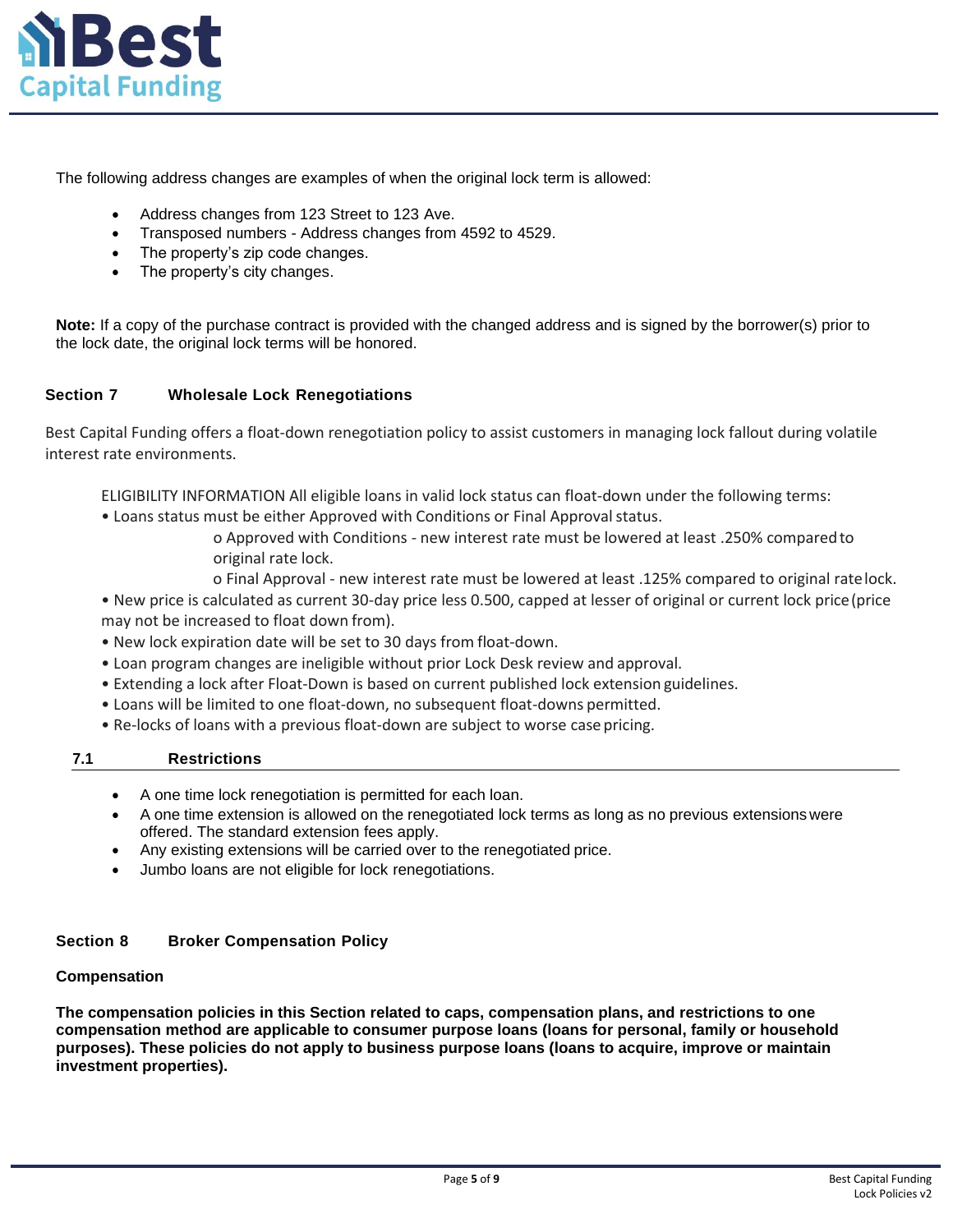

Best Capital Funding will provide its business partners with two compensation options, lender-paid and borrower-paid compensation. The compensation option must be selected before the loan application is submitted to Best Capital Funding. However, the mortgage broker will be allowed to change from one compensation model to the other during the transaction. A change from lender- to borrower- or borrower- to lender-paid compensation is not a valid change under RESPA or TILA and no fees may be increased as a result of this request for change. The broker negotiates its compensation on a borrower-paid, but may not exceed their lender-paid compensation. Once the compensation is set it may not be renegotiated and reduced.

**Compensation Caps:** Best Capital Funding will limit lender-paid compensation as follows:

- Up to 2.75% if there is no flat fee charged in addition to the percentage
- Up to 2.5% if the flat fee does not exceed\$1,000
- Up to 2.0% if the flat fee does not exceed\$2,000

Brokers may select a floor not less than \$0 or more than the greater of \$3,000 or 1% of the region's average loan size and a maximum not to exceed \$35,000.

## **Compensation Changes**

Mortgage brokers may elect a compensation plan each quarter. If the mortgage broker does not elect a new compensation plan, the then-current compensation plan will be retained. All branches of a mortgage broker that are located within a specific state must have the same compensation plan. Mortgage broker companies operating in multiple states may elect to have different compensation plans by state; but, must have a common plan for all transactions within a state.

### **Lender-Paid Compensation**

Compensation is based on established terms negotiated between the mortgage broker and Best Capital Funding. The agreement must be in place prior to becoming approved to do business with Best Capital Funding and will remain in effect for a minimum of 90 days. On a transaction basis, the lender-paid broker compensation is determined by the compensation agreement that is in effect at the time the mortgage broker takes the loan application from the borrower (when the mortgage broker has received those information items that define an application under TILA, generally evidenced by the loan originator signature on a 1003). The compensation agreement may be based on a combination of a percentage of the loan amount and flat fee, with a minimum and maximum cap. Compensation may not vary from transaction to transaction and will be based on the compensation plan in effect until the agreement plan is amended. When compensation is paid by Best Capital Funding to the broker, the mortgage broker may not receive compensation from any other party at settlement or outside of closing on transactions where the loan originator is paid by the lender.

## Premium Pricing Considerations:

Premium pricing may be used to pay all bona fide third party costs, including Best Capital Funding fees. Best Capital Funding will permit a principal curtailment on purchase or refinance loans as a result of excess premium rate credit. The excess premium must be identified on the HUD-1 Settlement Statement or Closing Disclosure and is limited to the amount of the excess premium rate credit below. The premium rate credit is the amount associated with the lowest pricing rate option that allows for some or the entire borrower's closing costs to be paid so the borrower does not have to pay those closing costs out of pocket. If the borrower was not provided with the best rate, the loan is not eligible to be closed by Best Capital Funding.

- If the premium rate credit is less than or equal to \$2,000 for loan amounts up to \$350,000, or \$4,000 forloan amounts exceeding \$350,000, then no further documentation is required.
- For premium credits exceeding these thresholds, evidence that the next lower pricing option would requirethe borrower to pay closing costs out of pocket must be documented in the file (GFE or LE, pricing/rate sheet,etc.).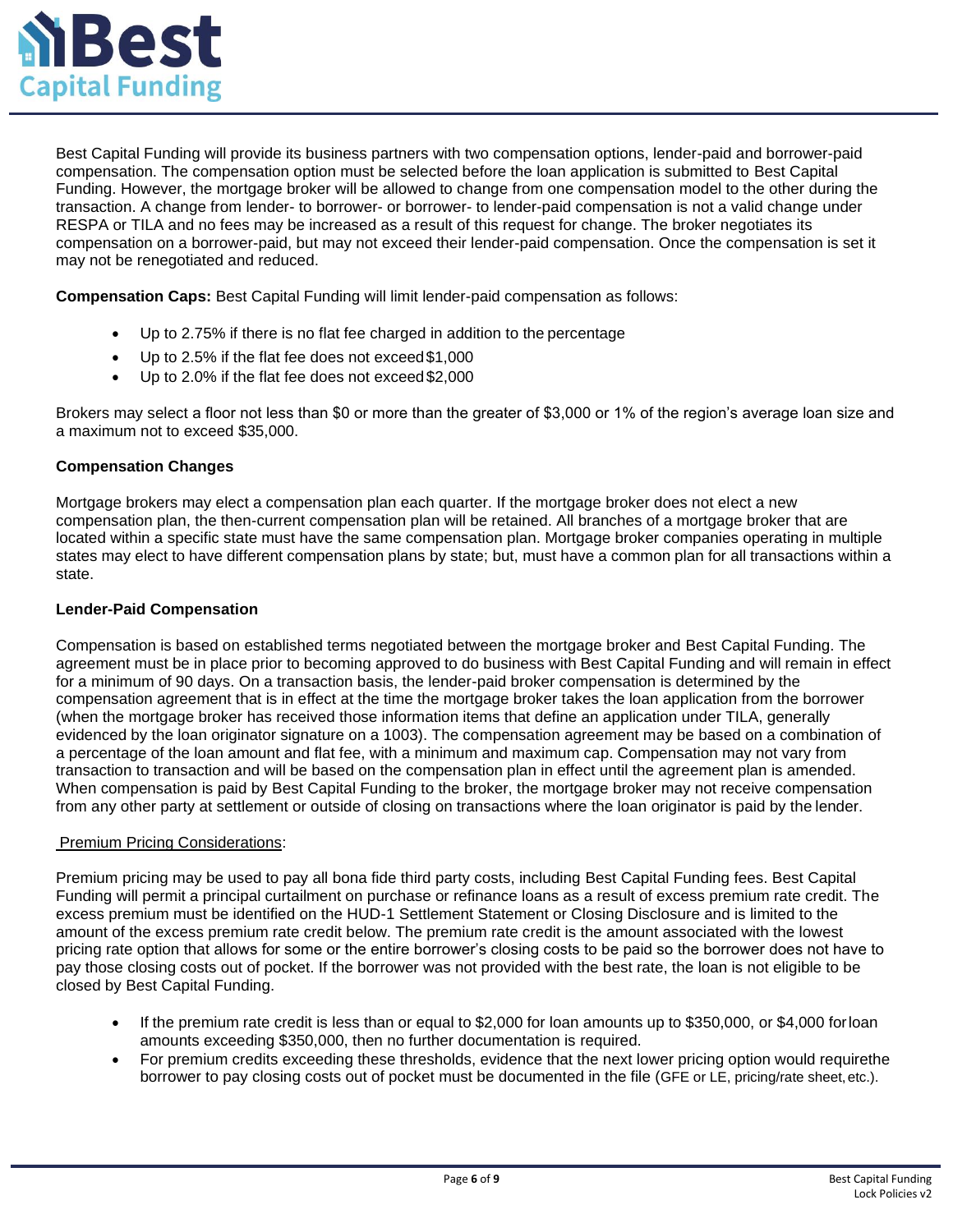

If the program permits, the borrower may also receive cash back within program guidelines in addition to the amount of the curtailment. Please check the Program Guidelines for cash back eligibility criteria. Note the cash back may not be from the premium pricing credit.

## **Discount Pricing Considerations:**

Loans that feature below-par pricing (before applying any broker compensation percentage) may feature lender-paid broker compensation, provided that the total of compensation and discount points (excluding bona fide discount points) and other points and fees do not exceed the QM points and fees threshold.

#### **Borrower-Paid Compensation**

The mortgage broker will negotiate its compensation with the borrower for each transaction where the borrower pays his/her compensation directly subject to the caps prescribed above in Best Capital Funding's broker compensation policy. Best Capital Funding prohibits the broker from charging a consumer more on a borrower-paid transaction than s/he would have received on the same transaction under the lender-paid compensation plan in effect on the date the mortgage broker takes the loan application. On a transaction basis, the borrower-paid compensation amount is set at application or at any time up to and including at the time the interest rate is locked with Best Capital Funding, subject to Best Capital Funding caps and regulatory restrictions. Any compensation paid by the seller or other third party that is not the lender is considered borrower-paid. Further, compensation paid from loan proceeds will be considered borrowerpaid. The mortgage broker may not receive compensation from the lender directly, indirectly or through premium pricing from the rate.

**Note:** For a business purpose loan to be secured by an investment property, broker compensation caps do not apply. The broker may freely negotiate borrower-paid broker compensation. However, that compensation remains subject to a "reasonable and customary" standard and may not be unfair or abusive.

## Premium Pricing Considerations:

Premium pricing may be used to pay all bona fide third party costs, including Best Capital Funding fees. If the premium rate credit exceeds the amount of third party costs, Best Capital Funding will permit a principal curtailment on purchase or refinance loans as a result of excess premium rate credit. The excess premium must be identified on the HUD-1 Settlement Statement or Closing Disclosure and is limited to the amount of the excess premium rate credit below. The premium rate credit is the amount associated with the lowest pricing rate option that allows for some or the entire borrower's closing costs to be paid so the borrower does not have to pay those closing costs out-of-pocket. If the borrower was not provided with the best rate, the loan is not eligible to be closed by Best Capital Funding.

- If the premium rate credit is less than or equal to \$2,000 for loan amounts up to \$350,000, or \$4,000 forloan amounts exceeding \$350,000, then no further documentation is required.
- For premium credits exceeding these thresholds, evidence that the next lower pricing option would requirethe borrower to pay closing costs out of pocket must be documented in the file (GFE or LE, pricing/rate sheet, etc.).

If the program permits, the borrower may also receive cash back within program guidelines in addition to the amount of the curtailment. Please check the Program Guidelines for cash back eligibility criteria. Note the cash back may not be from the premium pricing credit.

## Discount Pricing Considerations:

Loans that feature below-par pricing may be designated as either lender-paid or borrower-paid broker compensation. Loans that feature below-par pricing must be designated as borrower-paid broker compensation if QM points and fees thresholds are exceeded due to lender-paid broker compensation being "double-counted" in the QM points and fees calculations.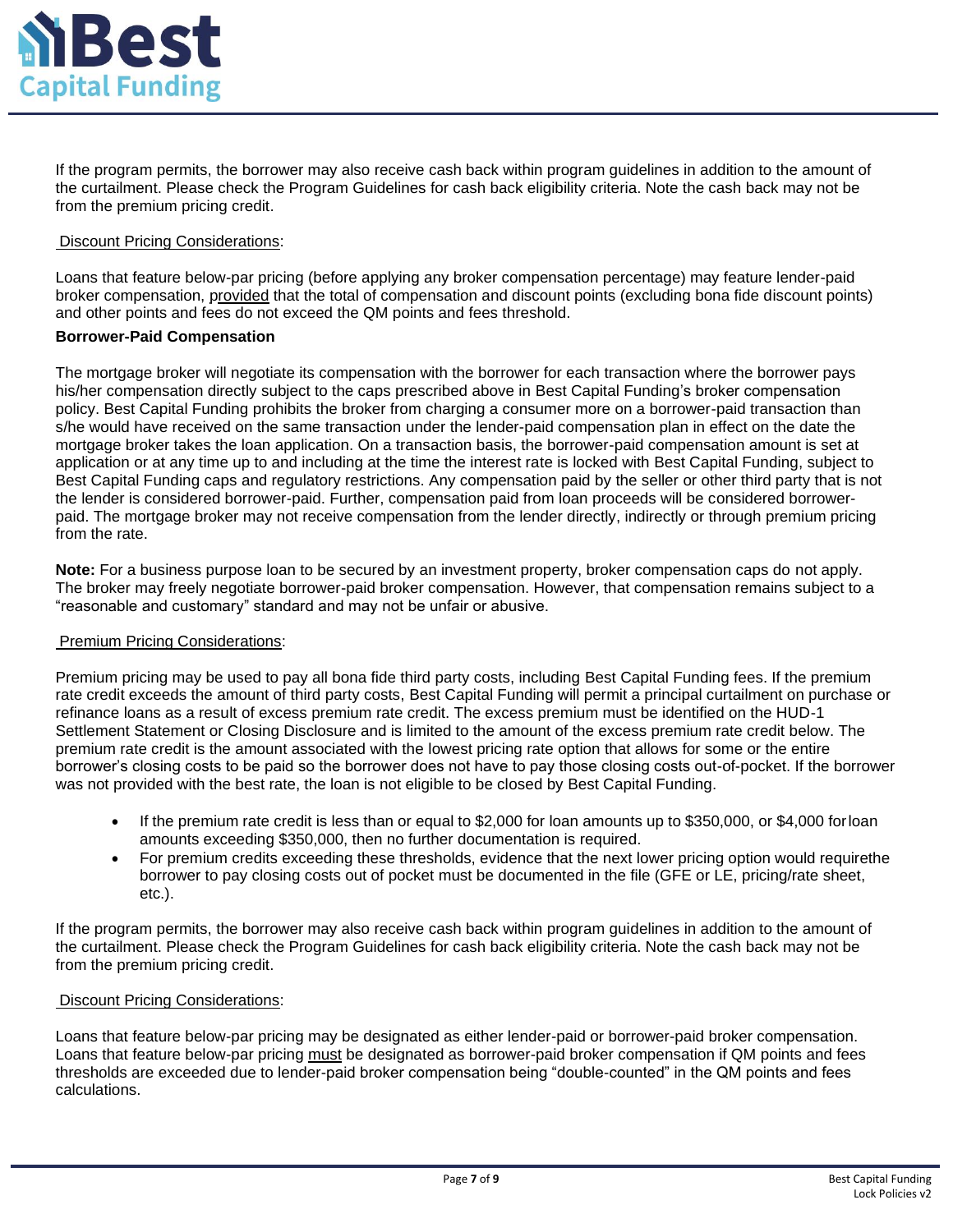

Department of Veterans Affairs ("VA") Loan Considerations:

For VA loan cases, the maximum allowable compensation on borrower-paid transactions is 1%. Doing so ensures that VA requirements capping loan fees at 1% will not be violated. If compensation will be greater than 1%, the loan must be originated as lender-paid.

## Tangible Net Benefit

All loans closed by Best Capital Funding must provide a tangible benefit to the borrower and be closed in compliance with all federal and state regulations. Best Capital Funding does not close loans subject to federal or state high cost restrictions or that exceed agency "points and fees" restrictions. Best Capital Funding also does not close loans that exceed Qualified Mortgage (QM) "points and fees"

restrictions, unless permitted under specific Program Guidelines. Best Capital Funding collects fees necessary to close the loan and that are customary and reasonable. Best Capital Funding prohibits charging fees that are excessive, unallowable or duplicative.

### **Anti-Steering / Safe Harbor**

When a mortgage broker receives lender-paid compensation, loan originators must provide the consumer with loan options from a significant number of the creditors with which the loan originator regularly does business. For each type of transaction, fixed rate, ARM, in which the consumer expresses an interest, the loan options presented must include:

- The loan with the lowest interest rate.
- The loan with the lowest interest rate with no risky features, including, but not limitedto:
- $\circ$  A prepayment penalty, interest-only payment, negative amortization, or a balloon payment in the first 7 years.
- The loan with the lowest total dollar amount for origination points and fees and discount points.

When the loan originator presents these options to the borrower, they are deemed in compliance with the anti-steering prohibition through safe harbor. The loan originator must have a good faith belief that the options presented are loans for which the consumer likely qualifies and must obtain options from at least three creditors, unless the originator regularly does business with fewer than three creditors. If more than three loans are presented, the loan originator must highlight the loans that satisfy the required criteria noted above.

The safe harbor protection is available on transactions where the loan originator has the ability to offer and receive lenderpaid compensation. The loan options disclosure must be presented to the consumer at the time the loan originator has sufficient information to complete the disclosure.

Best Capital Funding will require that an Anti-Steering Loan Options Disclosure be provided to the borrower and evidenced in the loan file, including the borrower's signature acknowledging receipt. Best Capital Funding will require a copy of the loan options disclosure at the time the loan file is submitted. Any revisions to the disclosure must be signed and dated by all borrowers a minimum of 1 day prior to closing, defined as the date the Note is signed and the security instrument is executed.

Best Capital Funding's policy requires designated associates to review applications received from mortgage brokers for compliance with loan pricing policies. Any loan that is not in compliance with the pricing policy will not be funded. All reviews must be documented in the loan file.

## **Tolerance Cures**

A mortgage broker company may provide tolerance cures for unforeseen increases in settlement costs or to pay for the cost of a rate lock extension due to delays not caused by the consumer. Under RESPA and TILA, a valid change of circumstance allows the fees to be re-disclosed within 3 business days of the valid change and prior to consummation.